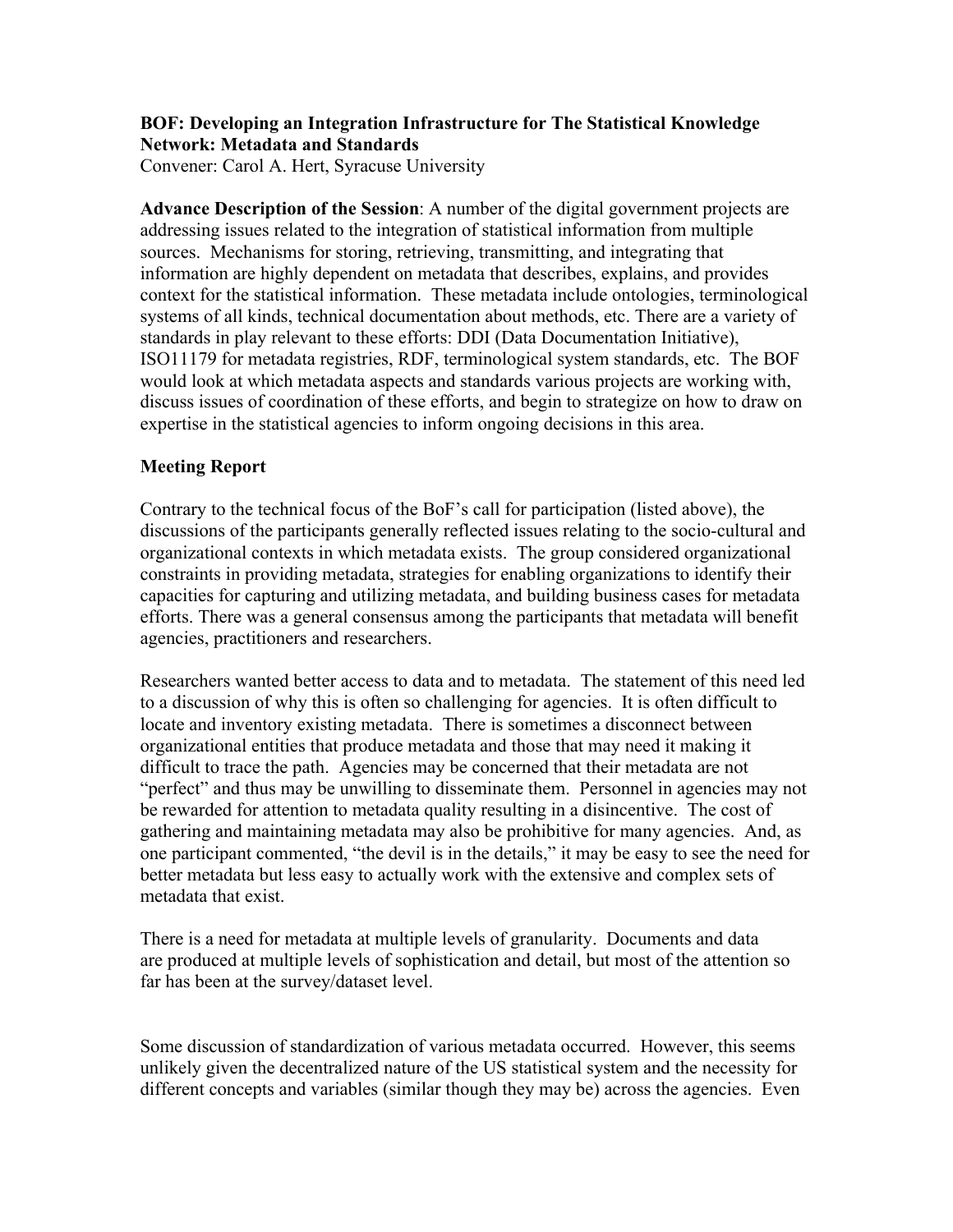such "standard" concepts as those relating to demographics are challenging to standardize when one considered all the possible contexts in which such concepts are useful.

Agency personnel who were present stressed the need for a business case that would convince organizations to undertake expanded metadata activities. The potentially huge cost of metadata management is a huge deterrent when agencies can not tie that investment back to cost savings in survey processes. It was suggested that the model employed by the GIS community might be useful. The GIS community was able to make an argument that the lack of metadata was making it hard for them to share data—and they demonstrated how much it cost to get the geospatial data and then they had to agree to a small set of common elements (about 25). Tying the business case to government wide efforts was also suggested, in particular, the Federal Enterprise architecture management initiatives (more information at www.feapmo.gov). States also have similar initiatives underway. Another strategy (for statistical agencies) might be to tie the business case development to quality efforts. Organizations such as the National Academy of Sciences (the component engaged with statistics) and the American Statistical Association might be useful partners in this regard. Also mentioned were the Office of Intergovernmental solutions and Pi-square-2 (a joint practitioner and research community). We grappled with how to define and quantify the benefits in a way that can be measured and justified, either from the bottom-up by showing benefits to the individuals or small groups, or top-down by showing how it helps satisfy agency mandates.

An important aspect of the GIS example above was the "starting small" approach that was taken. While it is desireable to eventually have a full-blown statistical metadata system, it probably is easier to sell small concrete examples first. A number of the participants thought that starting small would be a very useful strategy for pushing metadata initiatives. Several indicated that one approach would be to start first with metadata elements and then derive survey instruments, etc. This technique is being used for some activities at the National Center for Health Statistics, according to one participant.

Another organizational aspect was mentioned by the participants from the Center for Technology in Government at the University of Albany. They have a document that enables an organization to assess its capability to create a metadata system and also describes the ideal and how you move to that ideal. This discussion moved into strategies for how organizations could create metadata. The Albany participants mentioned funding students to do summer work creating metadata in various agencies. The question was raised of what possible public-private ventures might be formed to support metadata creation efforts.

While the discussion was largely non-technical, there was some discussion of the use of natural language processing techniques to support extraction and development of metadata to populate ontologies and respositories. Eduard Hovy is currently pursuing this type of work.